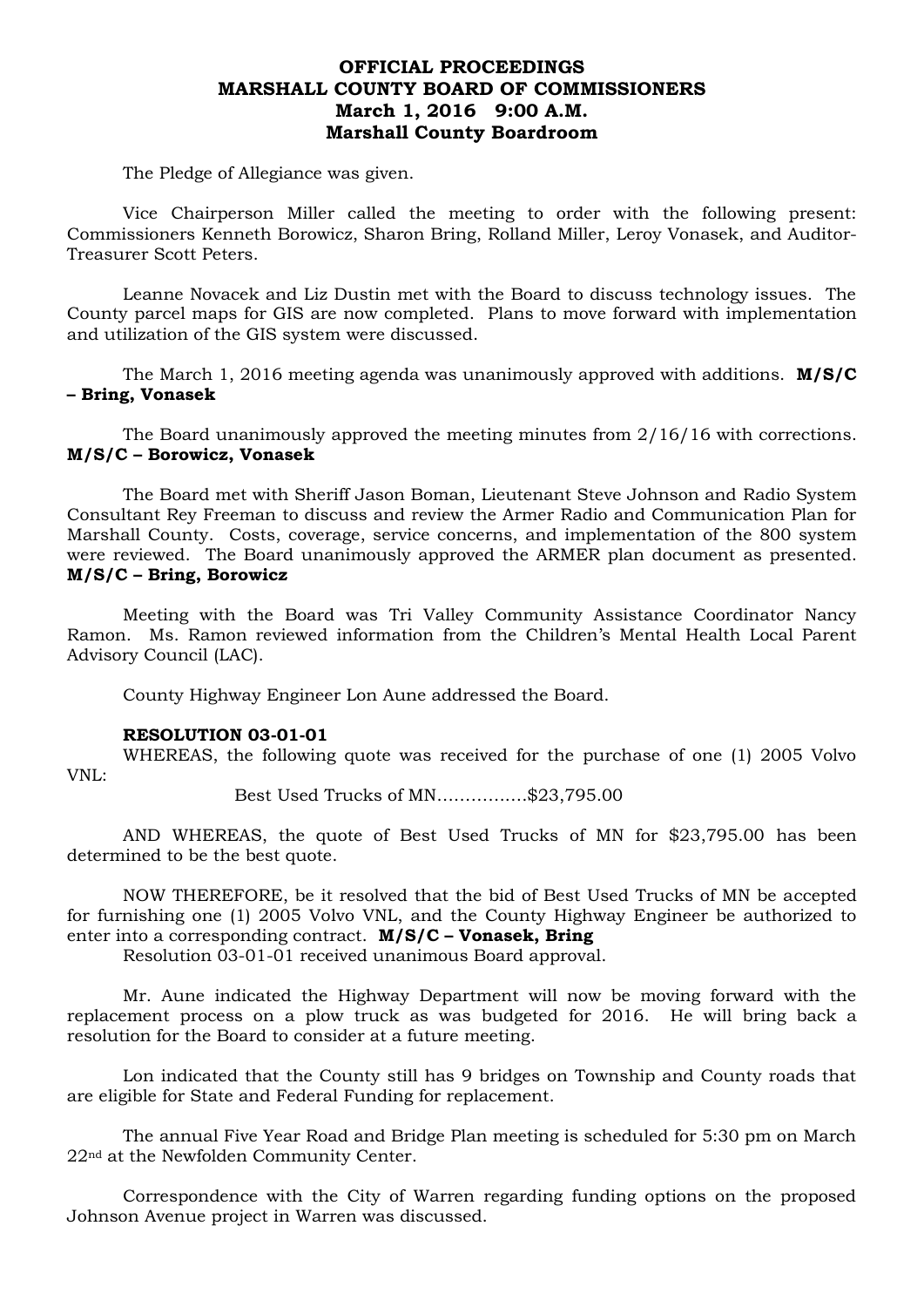The Board unanimously approved to recess the regular meeting and open the Ditch Authority meeting. **M/S/C – Bring, Vonasek**

The Board discussed drainage concerns from a tiling project on County Ditch 16 in Tamarac Township and options to resolve any drainage backup issues. Mr. Aune will work with landowners regarding the aforementioned project for a positive resolve.

Vice Chairperson Miller closed the Ditch Authority Meeting and reopened the regular meeting.

Mr. Aune discussed some potential future concerns with wetland credit changes.

Meeting with the Board were DOT Regional Supervisor Lou Tasa and State Patrol Lieutenant Brad Norland to provide a Toward Zero Deaths presentation. Seatbelt usage has increased in the County, up to 80% now from the 60% range two years ago. Fatalities have increased statewide due to distracted driving, particularly due to texting and other electronic device usage while driving, along with other distraction reasons. Motorcycle and pedestrian fatalities have also increased this past year. Statistics show that wearing seatbelts double your chances of survival in a crash. Education, Enforcement, Engineering, and Everbody Else are the keys in moving in a positive direction for lessening fatalities. Local fatality accident pictures were shared.

MST Watershed Board Chair Ben Kleinwachter and Brady Martz Auditor Brian Opsahl met with the Board to discuss how the watershed has managed past audits and how to best move forward regarding the recommendation by the County Board to perform a comprehensive audit before a new administrator is hired. Mr. Opsahl described how the current audit process is being conducted and what Brady Martz examines for risks and also discussed costs regarding more extensive audits. Mr. Opsahl indicated that if any area of the financial records is requested to be examined, that this service has been and will continue to be completed by his firm. All audit procedures can be tailored to what their customer's request.

#### **RESOLUTION 03-01-02**

BE IT RESOLVED, that after review of the following bills, authorization for payment of the same in the following total amounts, are hereby approved, with a detailed listing kept on file at the Auditor's Office.

## **Auditor Warrants:**

| February 16, 2016 | \$1,971.25 |
|-------------------|------------|
|-------------------|------------|

#### **Commissioner Warrants \$219,284.35**

#### **M/S/C – Bring, Borowicz**

Resolution 03-01-02 received unanimous approval by the Board.

The following Commissioner/Committee Reports were shared:

| Commissioner | Meeting/Report                                          |
|--------------|---------------------------------------------------------|
| Borowicz     | Employee Benefit Committee, Markit                      |
| Miller       | Employee Benefit Committee, MST Watershed               |
| Vonasek      | MST Watershed Swift Coulee, Warren City Council Meeting |
|              | regarding Johnson Avenue Project, County Emergency      |
|              | Management Preparedness, MST Watershed                  |

Auditor-Treasurer Scott Peters provided the following items for his report:

- 1. Ditch Report through February
- 2. MST Watershed Correspondence
- 3. 2016 Final Tax Capacity and Market Value Report
- 4. Retirement notice of Chief Deputy Auditor/Treasurer Renae Yutrzenka after 36 years of service to the County. The Board unanimously approved to express their sincere gratitude to Ms. Yutrzenka for her dedicated and exemplary service to the County and to advertise to fill the vacancy at a B 24 pay grade. **M/S/C –**